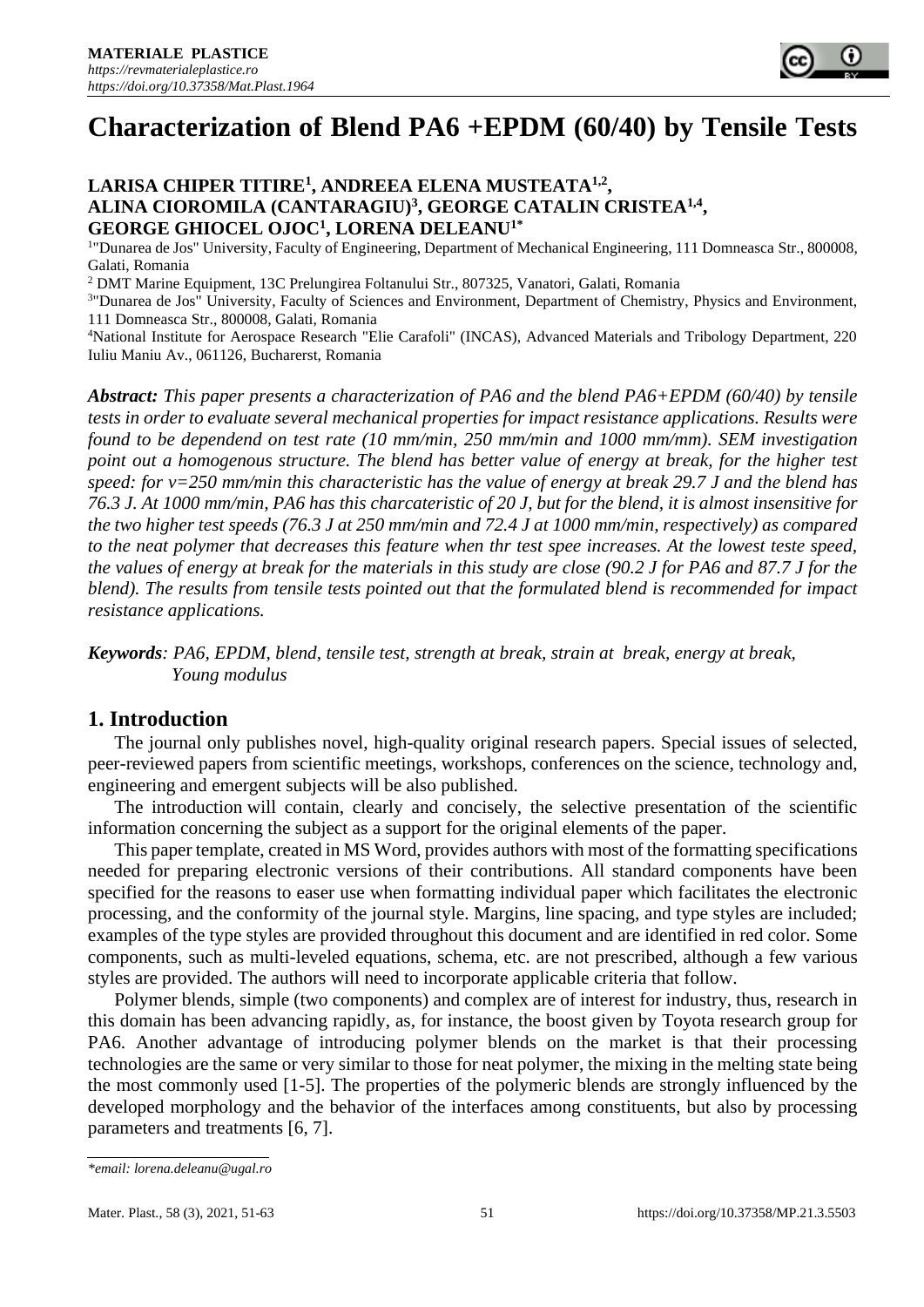Polyamides (PA) are thermoplastic polymers, with very diversificate applications (as fibre, films, fabrics and machine components obtained by injection molding) due to their thermal and mechanical properties. But the engineer has to take into account several desadvantages like liquid swelling, impact sensitivity when the component has high stress concentrators and a poor dimensional stability. The solution offer by researchers is to add improvers in polyamides related to the application [8-11].

EPDM (also named ethylene propylene diene monomer rubber) is a mono layer membrane of synthetic rubber, which could have particular adding materials as black carbon, fibers, oils, curing agents etc., being chemically, UV and ozon. It is compatible with [polar substances,](https://en.wikipedia.org/wiki/Chemical_polarity#Polar_molecules) as fire-resistant fluids, hot and cold water, ketones and alkalis. It is incompatible with most hydrocarbons. EPDM has outstanding resistance to [heat,](https://en.wikipedia.org/wiki/Heat) [ozone,](https://en.wikipedia.org/wiki/Ozone) [steam](https://en.wikipedia.org/wiki/Steam) and [weather.](https://en.wikipedia.org/wiki/Weather) It is an electrical insulator [12, 13]*.* A high strain at break (over 300%) is an adavantge of EPDM for bearing mechanical load. At -40°C, it keeps its properties, but other polymers loose thier elasticityand became brittle. At +150°C, EPDM are still providing good mechanical characteristics but many polymers are already softened. It allow for repeated elongations, but thermoplastics could fracture or not regain partially theirt shape [14].

Banerjee et al. [15] considered that mixing melt polymer components is an efficient and economical method to obtained high performance polymeric materials, but the researchers have to evaluate the influence of compatibilizing agents as without them blends could have poor mecanical properties and an ijnstable morphology 7, 16].

Properties of polymeric blends depend on their morphology, the adhesion quality among constituents, the surface tension and the package of properties of each constituents [17-19].

Polyamides could have impact characteristics improved by adding an elastomer or elastomer modified polymers. Frequently, in polyamides and in their blends, there were added SEBS-g-MA with clay [20-24], SEBS-g-MA+montmorillonit [25], (SEBS)+nanosilica [26], SEBS-g-MA+nano particule de carbură de siliciu [3]; NBR+clay [27], ABS [28, 29], EPDM+clay [30-32], EPDM+sepiolit [33] mEPR)+clay 34; silicon elastomer+clay [35]; PA+(EOR)+clay [36]; elastomer etilen-co-butil acrilat/nanotalc [37], PA+PP+EPDM 38, 39], PA+EPDM [40].

Caramitu et al. [41] report on preparation and characterization of PA6/EPDM blends, for four mass concentrations: 100/0, 90/10, 80/20 and 70/30. The mechanical behavior is characterized by tensile strength and compression resistance, which have proved the contribution of elastomer on the material plasticity.

The aim of this study is to evaluate the mechanical characteristics of PA6+EPDM (60/40, mass concentration) and to comparev them to those of neat PA6.

# **2. Materials and methods**

General short-term mechanical properties facilitate the comparison with other materials and for refering to standards and their measuring methods, including strain-stress curves. These curves and the mechanical properties on short-term have a limited applicability in design because on long term, these values could differ, but they offer o good reference in quality control and material selection [42].

The new standard ISO 527-1 [43] does not have definitions for proportionality limit and yield limit becaus the idea of extend the linear segment of the curve was abandoned [42]. Specimens were fixed in the grips of the universal test machine INSTRON 2736-004 and pulled until failure. For ISO 527, the test speed is typically 5 mm/min or 50 mm/min for measuring strength and elongation and 1 mm/min for measuring modulus. For evaluating the dynamic response of the material, researchers use other values of the test speed. In this study, the authors selected the following test speeds: 10 mm/min, 250 mm/min and 1000 mm/min, as the test machine allow for testing at higher speeds as those in the standard  $[44-46]$ .

Figure 1 presents the shape and dimensions of the specimens.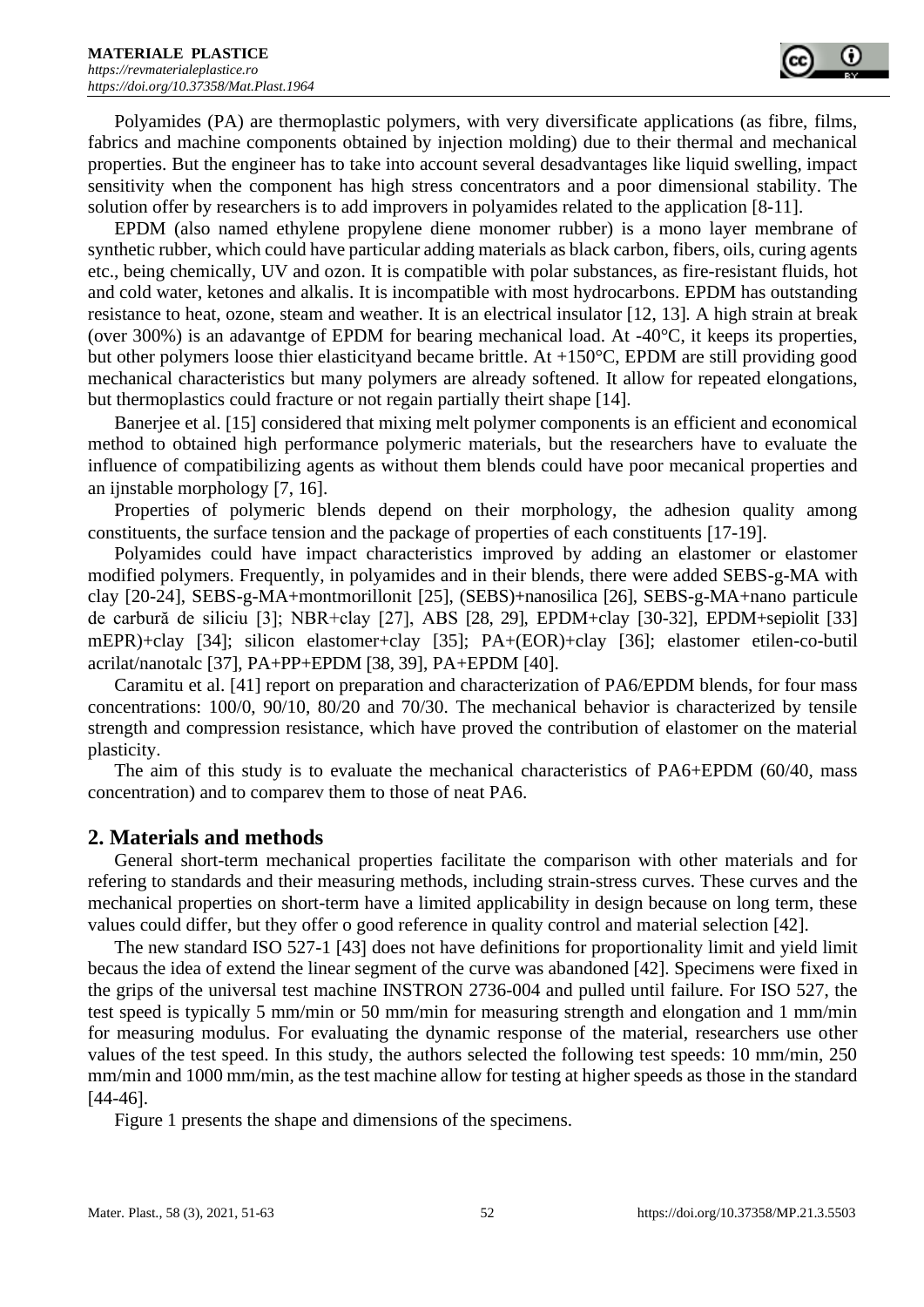

**Figure 1.** Specimen dimensions, as in SR EN ISO 527-1:2020 [43]

For tensile tests, the results could be given in: true stress

engineering stress

$$
\sigma = F/A \tag{1}
$$

engineering strain

$$
\varepsilon_{eng} = \Delta L / L_0 \tag{3}
$$

 $\sigma_{ena} = F/A_0$  (2)

where F is the applied force on the specimen, at moment t,  $A - cross$  section of the specimen at moment t,  $A_0$  – initial cross section of the specimen,  $L_0$ - the initial length of the specimen between marks.

When testing polymeric matreials, conditioning is very important. The sepcimens were maintaied at  $23 \pm 2$ °C and humidity 50  $\pm$  10%, for at least 20 h.

In literature, strain rate could be approximate with:

$$
\dot{\varepsilon} = \frac{v}{L_0} \left[ s^{-1} \right] \tag{4}
$$

For the specimens used in this study the calculated values are given in Table 2:

| $\lceil$ mm/min $\rceil$ | $\lceil m/s \rceil$ | L0<br>[mm] | $\mathsf{s}^{-1}$     |
|--------------------------|---------------------|------------|-----------------------|
| 10                       | 0.000166            |            | $3.32 \times 10^{-3}$ |
| 250                      | 0.00416             | 50         | $83.2 \times 10^{-3}$ |
| 1000                     | 0.0166              |            | $332x10^{-3}$         |

**Table 1.** Calculated values for the strain rate

There are different technologies for obtaining  $PA +$  elastomer maleate  $+$  clay blends [47, 34].

The elaboration of the recipe of this blend was based on the results of some blends based on PA and EPDM or another elastomer [48-52].

Pre-mixtures of PA6, or PA6+EPDM granules are performed in a mixer (high speed mixer), with a capacity of 200 l, mixing speed 475/950 rpm, provided with heating system with electric resistances of 11 kW and pneumatic discharge system. Pre-mixing of components in a mixer before being introduced into the extruder is important because the used raw materials have different densities and, implicitly, a high tendency of stratifying on density if they are not pre-mixed. Thus, a higher degree of dispersion is realized.

A pre-mixing drying stage is done by mixtures of polymer and adding material from the high-speed mixer will be placed in a drying hopper, at a temperature of 80-100°C. The dryer is equipped with an automatic mixing loading and unloading system, with a capacity of 1500 l and a working flow of 200 kg/h.

The premixtures in the drying hopper are automatically loaded into the primary dosing system. The primary dispenser has the following technical data: dosing flow  $= 150$  kg/h, dosing system  $=$  with double screw, dosing speed = max100 rpm; feed hopper volume = 150 l.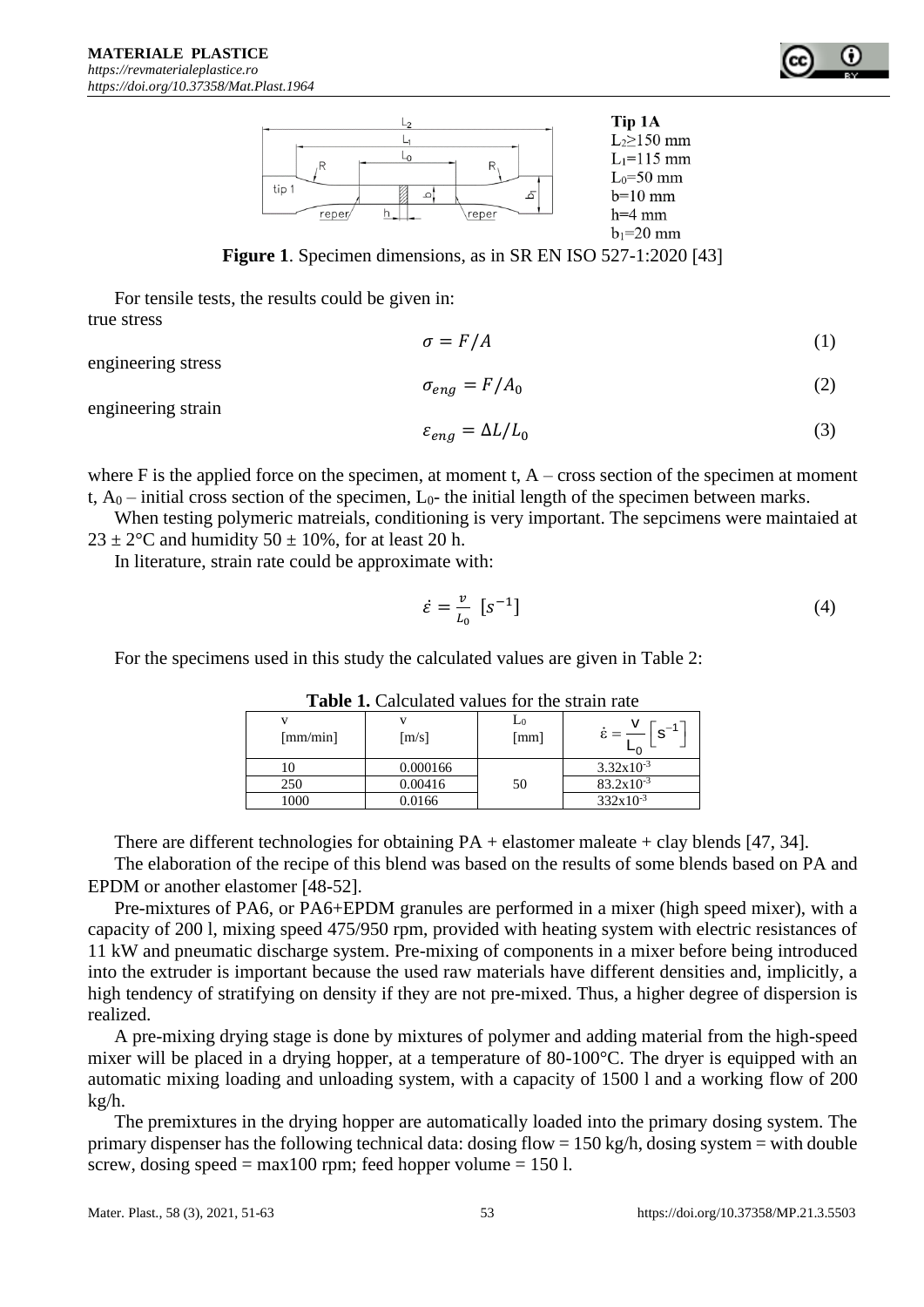



**Figure 2**. EC 52 double screw granulator extruder (SC Monofil Săvinești SA, Romania)

The compounding of the mixtures of polymer and EPDM was performed on an extruder type EC 52 with double screw (Figure 2), with simultaneous rotation. The extruder is equipped with a cooling system of the zones using cooled softened water, with a vacuum pump (with a power of 2.2 kW), with water jacket, respectively, a hydraulic system for continuous filtration of melts provided with an engine of 1.5 kW and a maximum working pressure of 20 MPa. The extruder cylinder, has a modular structure, each module having a length to diameter ratio of 4 (L/D). Module 1 is provided with a supply port for additived polymeric matrices. Module 5 is provided with a hole located at the top for ventilation and/or feeding with long fibers and a side hole for dosing chopped organic or inorganic fibers and/or mineral fillings. Module 9 has a hole for the injection system.

Because the quality of the composite or thermoplastic blends depends on many factors, such as temperature, screw rotation speed, extruder length, the optimal technological parameters that will be used to make this polymer blend are indicated in Table 2.

| <b>Table 2.</b> Technological parameters                                   |                                                                |                                                                           |                                       |  |  |  |
|----------------------------------------------------------------------------|----------------------------------------------------------------|---------------------------------------------------------------------------|---------------------------------------|--|--|--|
| <b>Parameter</b>                                                           |                                                                | Musteată [49]                                                             | Ahn $[34]$                            |  |  |  |
| Machine                                                                    | Extruder machine type EC52 with double screw with simultaneous |                                                                           | Haake extruder with double screw with |  |  |  |
| rotation, diameter 51.4 mm, ratio $L/D=40$ , modular screw structure, with |                                                                | 30 mm diameter, wheel 26 mm and a                                         |                                       |  |  |  |
|                                                                            |                                                                | 5 types of sections of different lengths, axial pressure of 4.5-5.5, main | length of 305 mm.                     |  |  |  |
|                                                                            | engine power of 55 kW                                          |                                                                           |                                       |  |  |  |
| Processing temperature, ${}^{\circ}C^*$                                    |                                                                |                                                                           |                                       |  |  |  |
| Zone I                                                                     |                                                                | 130-150                                                                   | 240                                   |  |  |  |
| Zone V                                                                     |                                                                | 240-260                                                                   | 280 (injection nozzle)                |  |  |  |
| Zone IX                                                                    |                                                                | 220-230                                                                   |                                       |  |  |  |
| Rotational speed, rpm                                                      |                                                                | 160                                                                       | 280                                   |  |  |  |
| Power supply flow                                                          |                                                                |                                                                           | 980 g/h                               |  |  |  |
| Mold temperature, $\mathrm{C}$                                             |                                                                | 8090                                                                      | 80                                    |  |  |  |
| Injection pressure                                                         |                                                                | 50 bar                                                                    | 70 bar                                |  |  |  |
| maximum pressure                                                           |                                                                |                                                                           |                                       |  |  |  |
| Maintenance pressure                                                       |                                                                | 20 bar                                                                    | 35 <sub>bar</sub>                     |  |  |  |
| Maintenance pressure time in mold for cooling, s                           |                                                                | 9.0                                                                       |                                       |  |  |  |

**Table 2.** Technological parameters

**\*** Working temperature on the 3 zones (from 9 available on the equipment)

## **3. Results and discussions**

Figure 3 presents the samples made of PA6m after being tested in traction, under different test rates.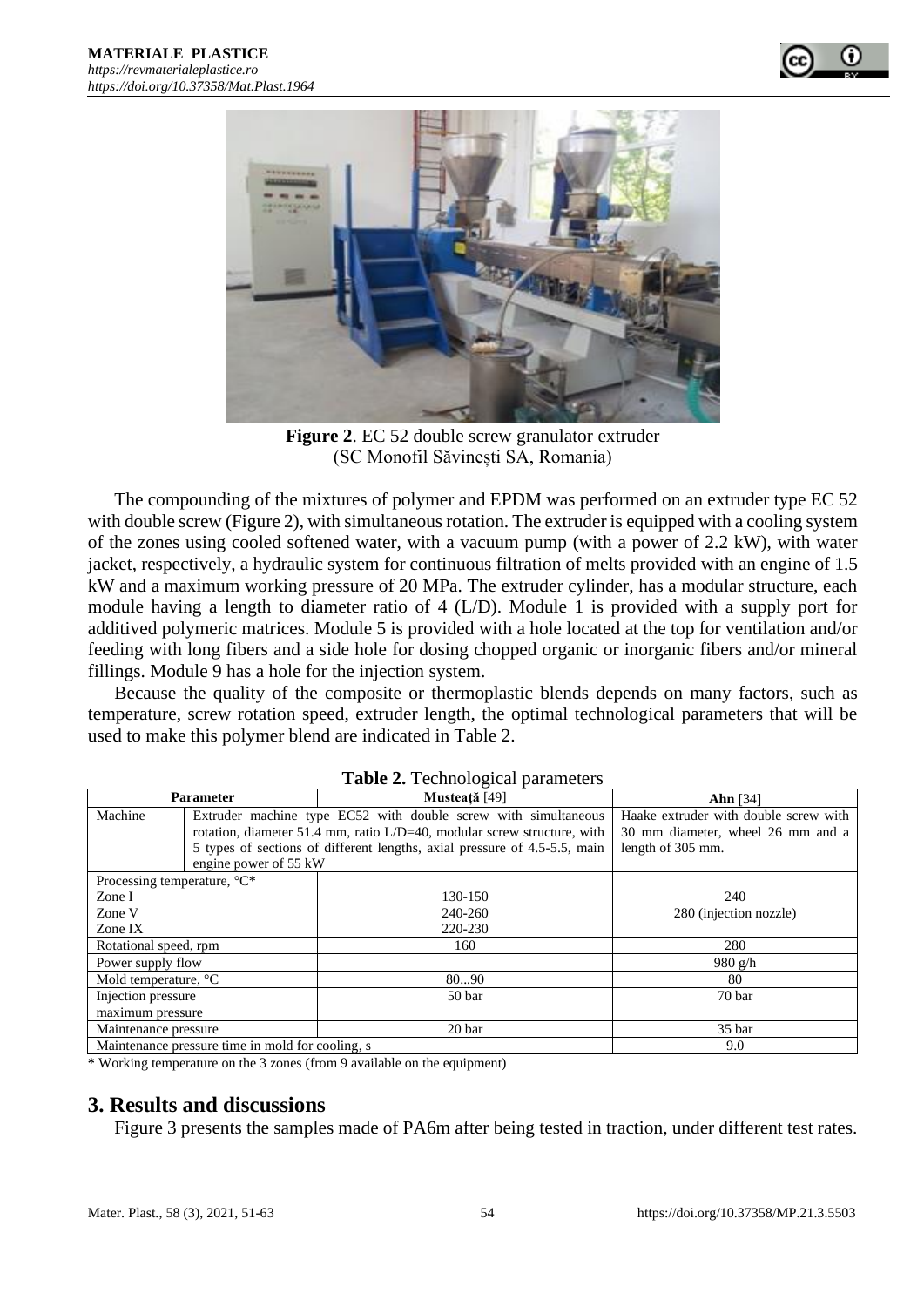



From Figure 4, one may notice that the polymer and the blend have the proprotinality zone very well contured, the line being overlapping, but when the proportionality limit is overpassed, the curves differentiate and the material behavior is less predictible. This means that in the vasco-plastic domain (for impact resistant application) the design should be done with larger safety coefficient.





At 10 mm/min, sample PA6\_20 was excluded, but it was kept in the photo for underlining the very diferentiated behavior of the samples, from break with small necking and elongation at break to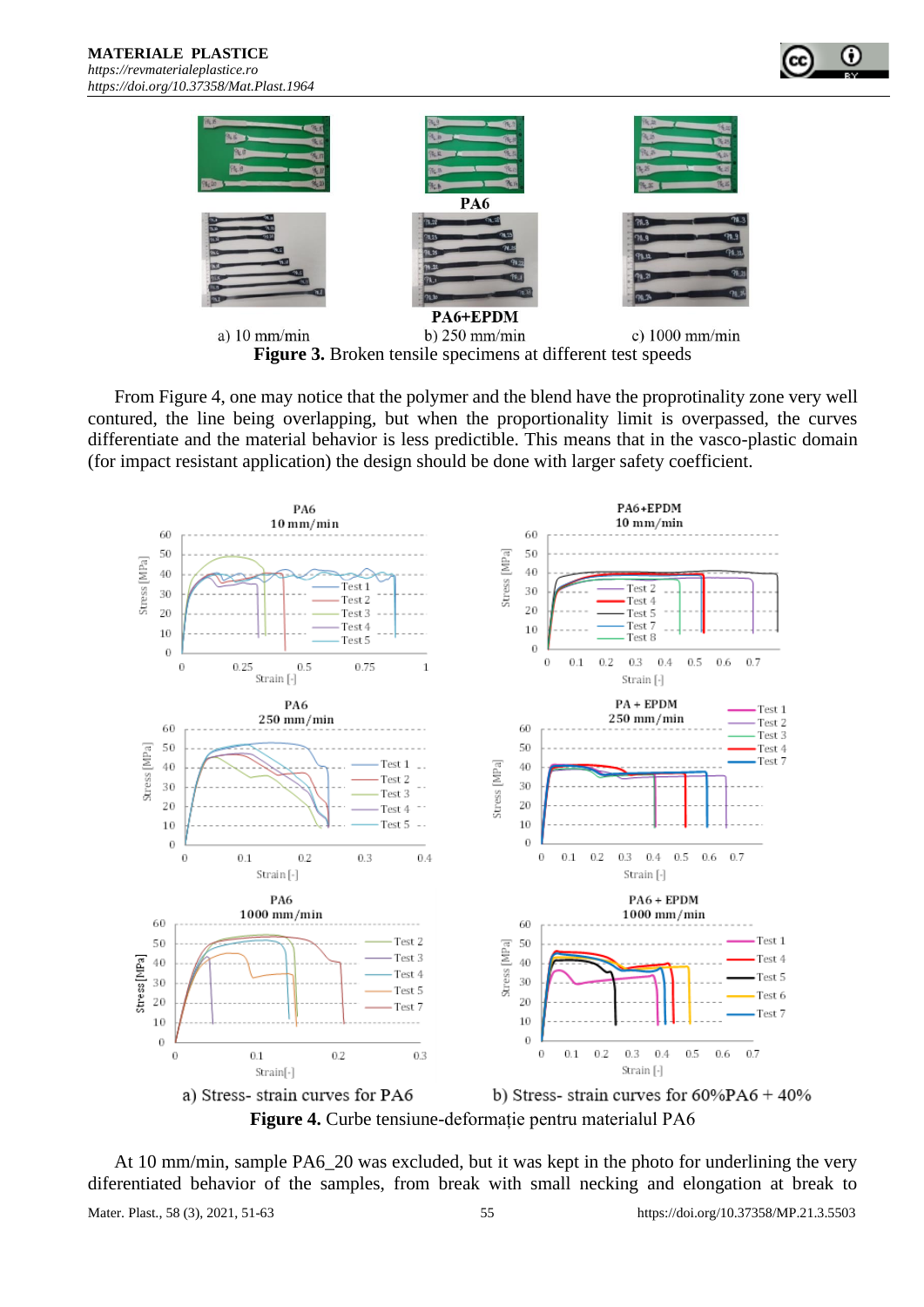

specimens with large elongation and multiple necking to specimens that broke outside the marked zone. Specimens made of PA6+EPDM could be grouped in specimens with low strain at break (40%) and in specimens with very large elongation (more than 80%). Comparing stress-strain curves of the tested materials for test speed of 10 mm/min (Figure 4, first line), one may notice that adding EPDM in PA6 decreases and levels the palstic yield plateaux of the specimens.

When testing at 250 mm/min (Figure 4, second line), PA6 has a proprtionality domain maintain or all specimens but the plastic behavior is very different, even if two zones could be point out, one of almost constant stress in yielding and one with different slopes till break. This is why component made of polyamide 6 are not recommended to be designed outside the proprotionality domain. The blend has a similar proportionality line, but yielding process under load is similar for all the tested specimens, meaning its behavior in this domain is more predictible.

At the highest test speed (here, 1000 mm/min, Figure 4 third line), the materials behave as under test speed of 250 mm/min, but with curves are more spread in the plastic domain.

Both materials have large strain-at-break intervals, the largest being for the lowest test speed (10 mm/min).

Table 3 presents the evaluation, in percentage, of the same characteristics for each material. The last line points out that energy at break has a greater decrease for the neat polymer and only 17.4%.

|                                                                                                                                     | PA6      | PA6m     |
|-------------------------------------------------------------------------------------------------------------------------------------|----------|----------|
| $\frac{E_{(1000)} - E_{(10)}}{100} \cdot 100$ [%]<br>$E_{(10)}$                                                                     | 27.30    | 11.61    |
| $\overline{\sigma_{break(1000)}} - \overline{\sigma_{break(v=10)}} \cdot 100$ [%]<br>$\sigma_{break(10)}$                           | 20.13    | $-5.01$  |
| $\overline{\varepsilon_{break(1000)}-\varepsilon_{break(10)}}\cdot 100~[\%]$<br>$\varepsilon_{break(10)}$                           | $-77.26$ | 68       |
| $\overline{\mathit{AE}_{break(1000)}} - \overline{\mathit{AE}_{break(10)}} \cdot 100 \; [\%]$<br>$\Delta E_{break(\underline{10})}$ | $-73.32$ | $-17.4%$ |

**Table 3.** Relative results for mechanical characteristics, calculated as percentage difference for two values: for 10 mm/min, indexed (10) and for v=1000 mm/min, indexed (1000)

Figure 5 presents the average values of the mechanical properties and the maximum and minimum values. Adding EPDM in PA6 makes Young modulus to decrease, but it seems less affected by test speed. PA6 has a similar value as the blend at  $v=10$  mm/min but young modulus increases more for the other two test speeds. Also, it seems less sensitive to the speed between 250 mm/min and 1000 mm/min.

As expected from literature related to polymer, at higher test speed the stress at break increases for PA6 but for the blend this characteristic could be insensitive to speed test as it increases with only 2 MPa from v=10 mm/min to v=1000 mm/min (meaning 5.7% of the value for v=10 mm/min). A good mark represents the fact that spred interval is narrow for the blend.

Strain at break is similar at low speed, but at higher test speeds, the blend has higher values. The designer will be interested in energy at break when using a material for its impact resistance. Thus, analyzing Figure 5, one may notice that, at low speed, both materials have close values (90 J for PA6 and 87.7 J for PA6+EPDM). At higher test speed, the blend has this characteristic more than double meaning it is more adequate for impact application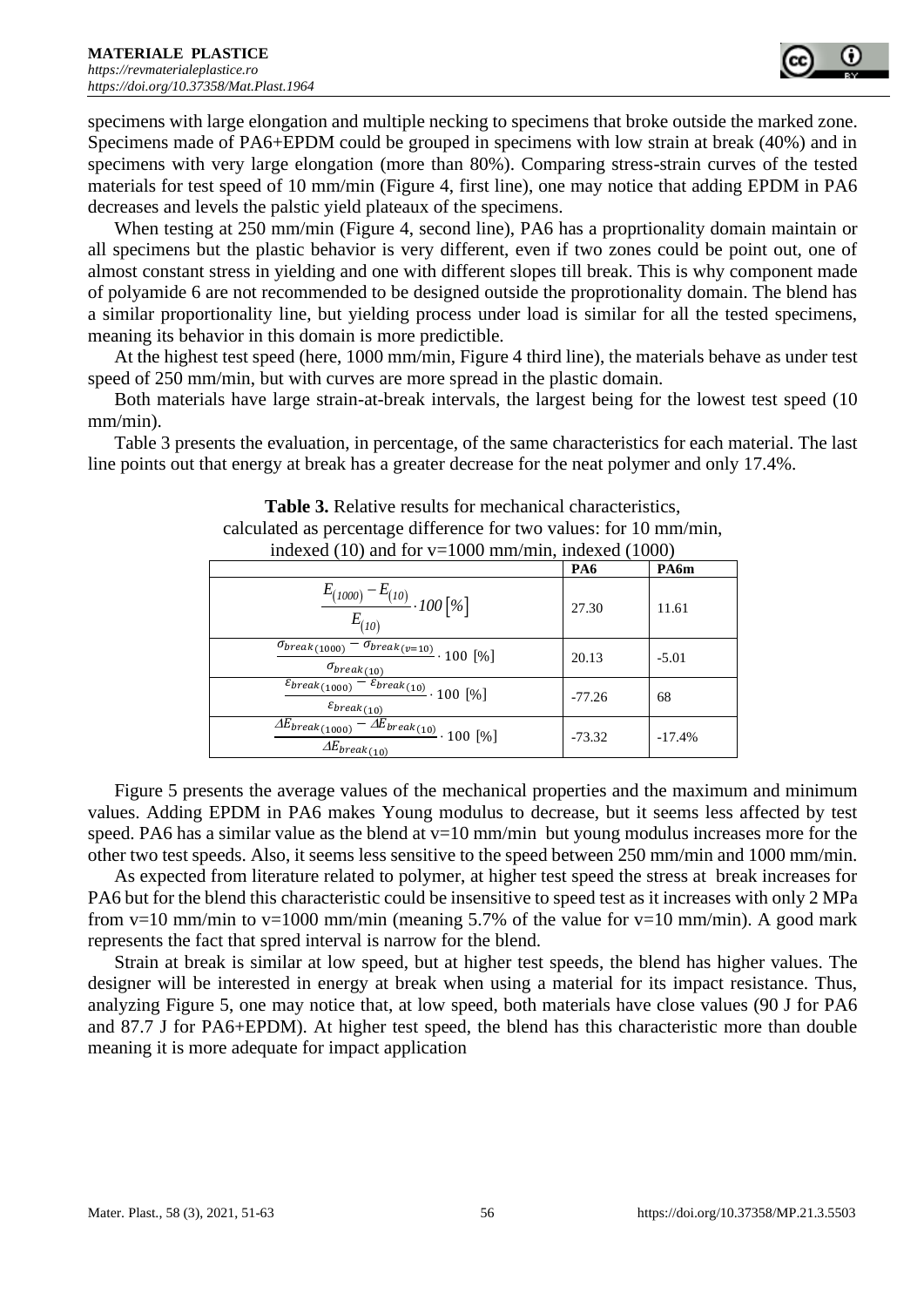

**Figure 5.** Average values and spread interval of the tensile tests for the two tested materials

Figures 6, 7 and 8 present SEM images. Broken surfaces were golden coated in order to obtain a better resolution of the investigated area. Each line gives images of the same broken surface of the specimens after being tested, with different magnifications in order to point out the failure mechanisms characterizing each material.

At 10 mm/min (Figure 6), the ductile character of PA6 and PA6+EPDM are evident, but specimens made of PA6 presents cavities due to the difficulty of injection this polymer under the processing parameters (Table 2). Crazing process is localized. Similar aspects were obtained for PA6 tested at 20 mm/min, in [17]. The blend has also local crazing but it is obvious there are no pores and the mix is quite homogenous.

Figure 7 present SEM images obtained for broken surfaces of specimens tested at 250 mm/min. Both materials present more points where break was initiated but aspect of broken surface is more uniform for the blend. For the blend. except for the conical zone where the breaks are initiated, the surface aspect of the blend is with small volumes drawn from the bulk material, elongated till break, pointing out the local ductile character, resulting a texture with elongated fibrils of several microns. These mechanism of supporting the load by local micro-deformation is beneficial for increasing the energy at break for the blend. Local crazing, as it happens in PA6, does not offer too much resistance as it is happening with small but many and relatively uniform fibrils characterizing the failure in tension of the blend.

O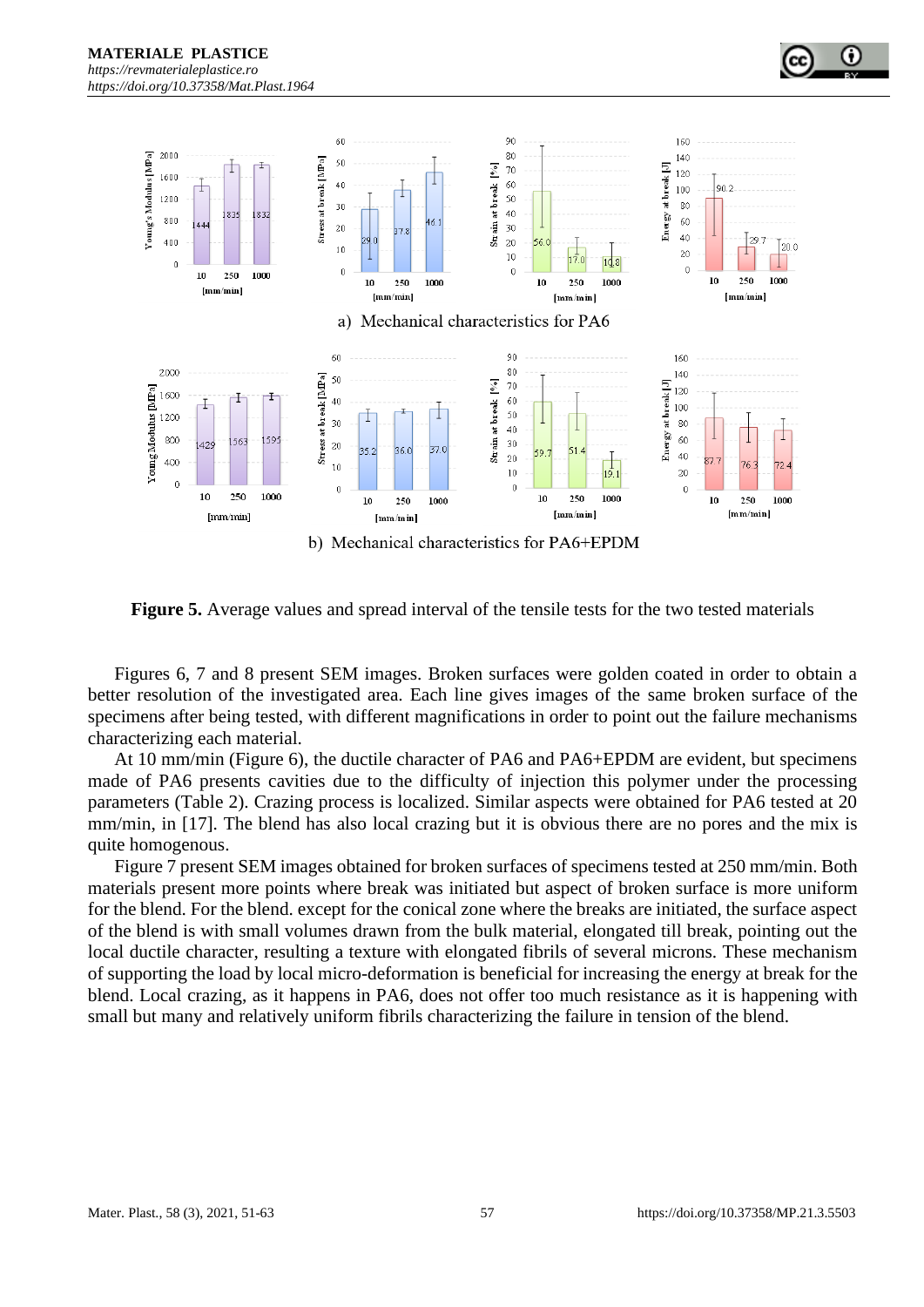

PA+EPDM 10 mm/min

**Figure 6.** SEM images at different magnifications of broken surfaces at 10 mm/min



PA6+EPDM **Figure 7.** Broken surface of tested material, at 250 mm/min

At 1000 mm/min (Figure 8), the polymer presents several points where the break is initiated, but the increase in test speed generated small fibrils of polymers, or similar geometry and heights. Pores and cavities are visible on the broken surface of PA6 (the corner of the first SEM image of PA6, where the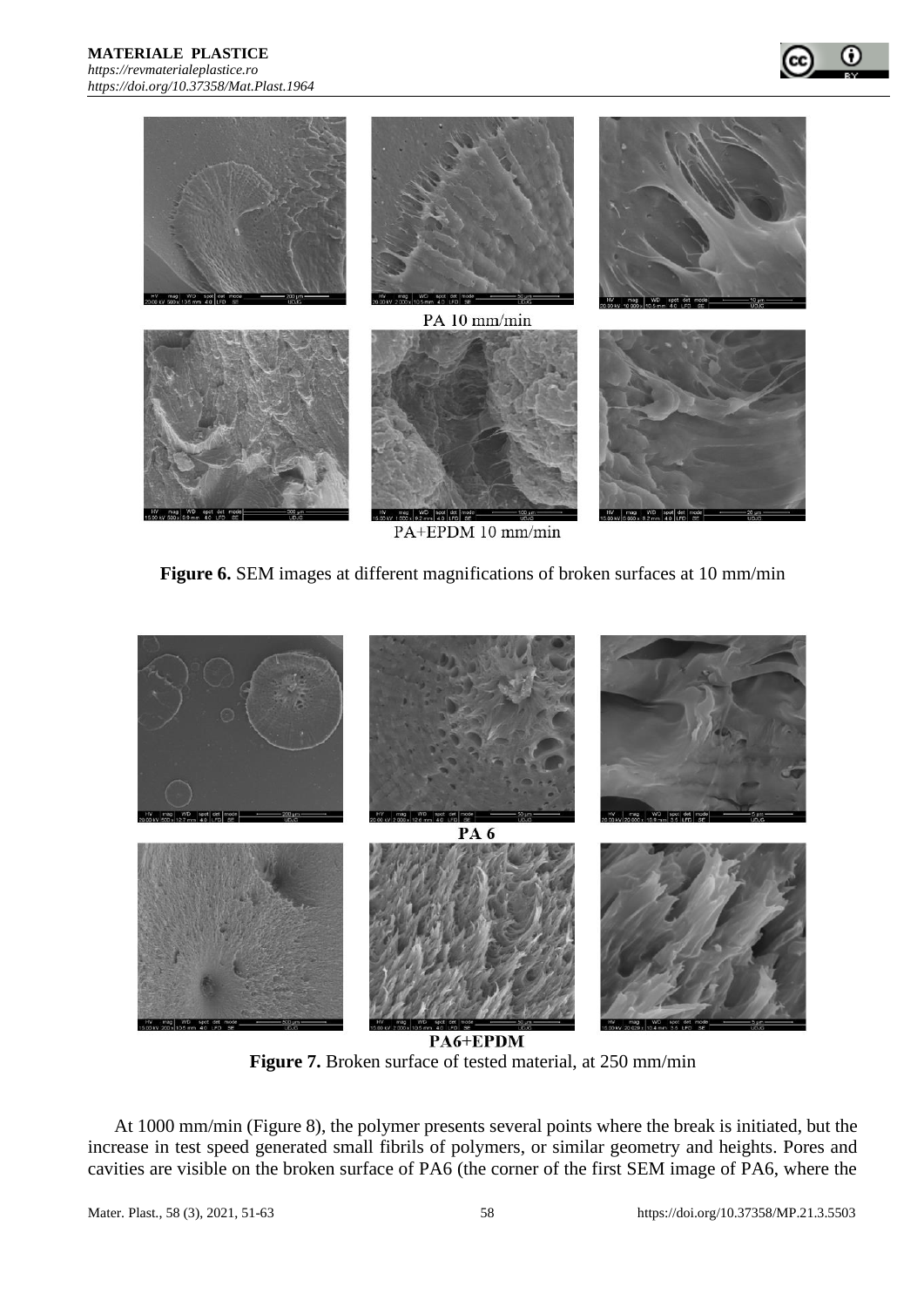

wall cavity is visible and also small pores). The aspect of the broken surface of the blend is similar, but with a visible more ductile character. The presence of EPDM makes the tensile load to be uniformly supported on entire cross section of the specimen.



PA6+EPDM **Figure 8.** SEM images on break surface of a specimen at 1000 mm/min



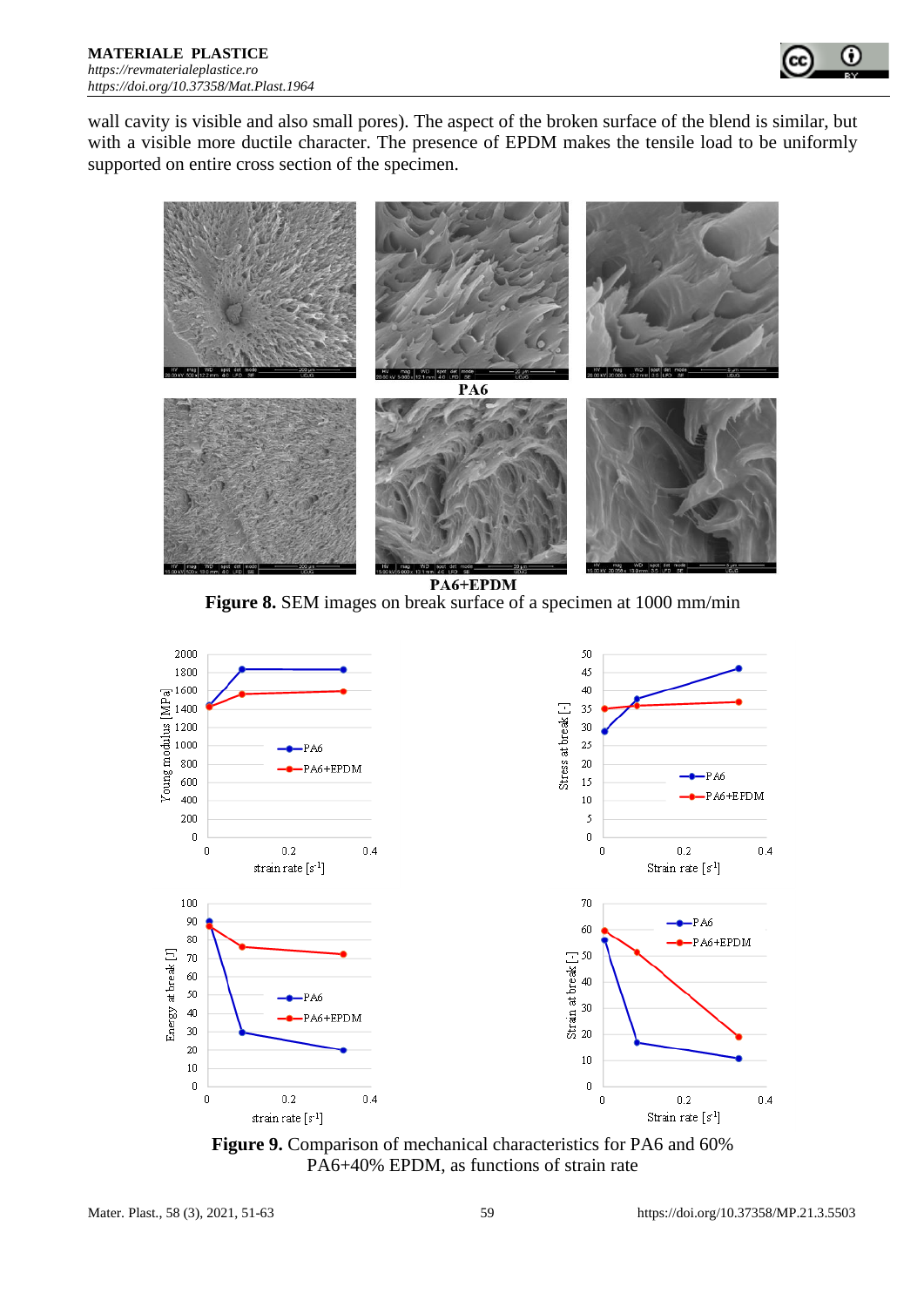

Analyzing Figure 9, the following conclusions may be formulated:

- Young modulus has close value at the low test speed (1444 MPa for PA6 and 1429 for the blend, but at higher test speeds, the influence of this parameter is insignificant: PA6 keeps the average of Young modulus around 1835 and the blend around 1570 Mpa;

- the stress at break increases with test speed for PA6 but for the blend this charactertistics remains between 35...37 Mpa;

- for PA6, energy at break and strain at break have a similar alure of the curve as function of strain rate, but the blend has the strain at break more sensitive to strain rate;

- energy at break has higher values for the blend, meaning that adding EPDM helps this newly formulated material to store more energy before breaking.

## **4. Conclusions**

Polymeric materials are very sensitive to test speed in traction.

The blend 60% PA6 +40% EPDM exhibit good characteristics for impact resitance application, including a higher energy at break for higher test speeds, as compared to PA6.

SEM investigation point out a homogenous structure. The blend has better value of energy at break, for the higher test speed: for  $v=250$  mm/min this characteristic has the value of energy at break 29.7 J and the blend has 76.3 J. At 1000 mm/min, PA6 has this charcateristic of 20 J, but for the blend, it is almost insensitive for the two higher test speeds (76.3 J at 250 mm/min and 72.4 J at 1000 mm/min, respectively) as compared to the neat polymer that decreases this feature when the test speed increases. At the lowest teste speed, the values of energy at break for the materials in this study are close (90.2 J for PA6 and 87.7 J for the blend). The results from tensile tests pointed out that the formulated blend is recommended for impact resitance applications.

The injection molding technology was the same for PA6 and the blend, but specimen quality was better for the blend, several specimens made of neat polymer having cavities. EPMD in the proportion used by the authors helps improving the impact resitance (expressed by energy at break), with acceptable consequences on other mechanical characteristics.

**Acknowledgments:** This work is supported by the project ANTREPRENORDOC, in the framework of Human Resources Development Operational Programme 2014-2020, financed from the European Social Fund under the contract number 36355/23.05.2019 HRD OP /380/6/13 - SMIS Code: 123847. The authors appreciate the support of eng. Doina Constantinescu, PhD, for the documentary and producing the specimens by mold injection.

## **References**

1.AKKAPEDDI, K., Commercial polymer blends, in Polymer blends handbook, editor Utracki LA, vol. 1, Kluwer Academic Publishers, 2002, p. 1063

2.UTRACKI, L.A., Polymer Blends Handbook, Kluwer Academic Publishers, Dordrecht, London, 2002, ISBN 1-4020-1114-8 Set

3.LIAO, C.Z., TJONG, S.C., Mechanical and thermal behaviour of polyamide&6/silicon carbide nanocomposites toughened with maleated styrene-ethylene- butylene-styrene elastomer. Fatigue and Fracture of Engineering. *Materials and Structures*, **35**, 2011, 56–63

<https://doi.org/10.1111/j.1460-2695.2011.01561.x>

4.XAVIER S.F., *Chapter 10. Properties and Performance of Polymer Blends*, in Utracki L.A., Wilkie CA (eds.), Polymer Blends Handbook, Springer Science+Business Media Dordrecht, 2014 <https://doi.org/10.1007/978-94-007-6064-612>

5.LIAO, H.Y., LI, Y.Q., LIU, C.L., TAO G.L., A Polymethylvinylsiloxane/Low Density Polyethylene Blending Melt: Dynamic Rheological Behavior and Relaxation Time, Academic Journal of Polymer Science 3(5), 2020, AJOP.MS.ID.555621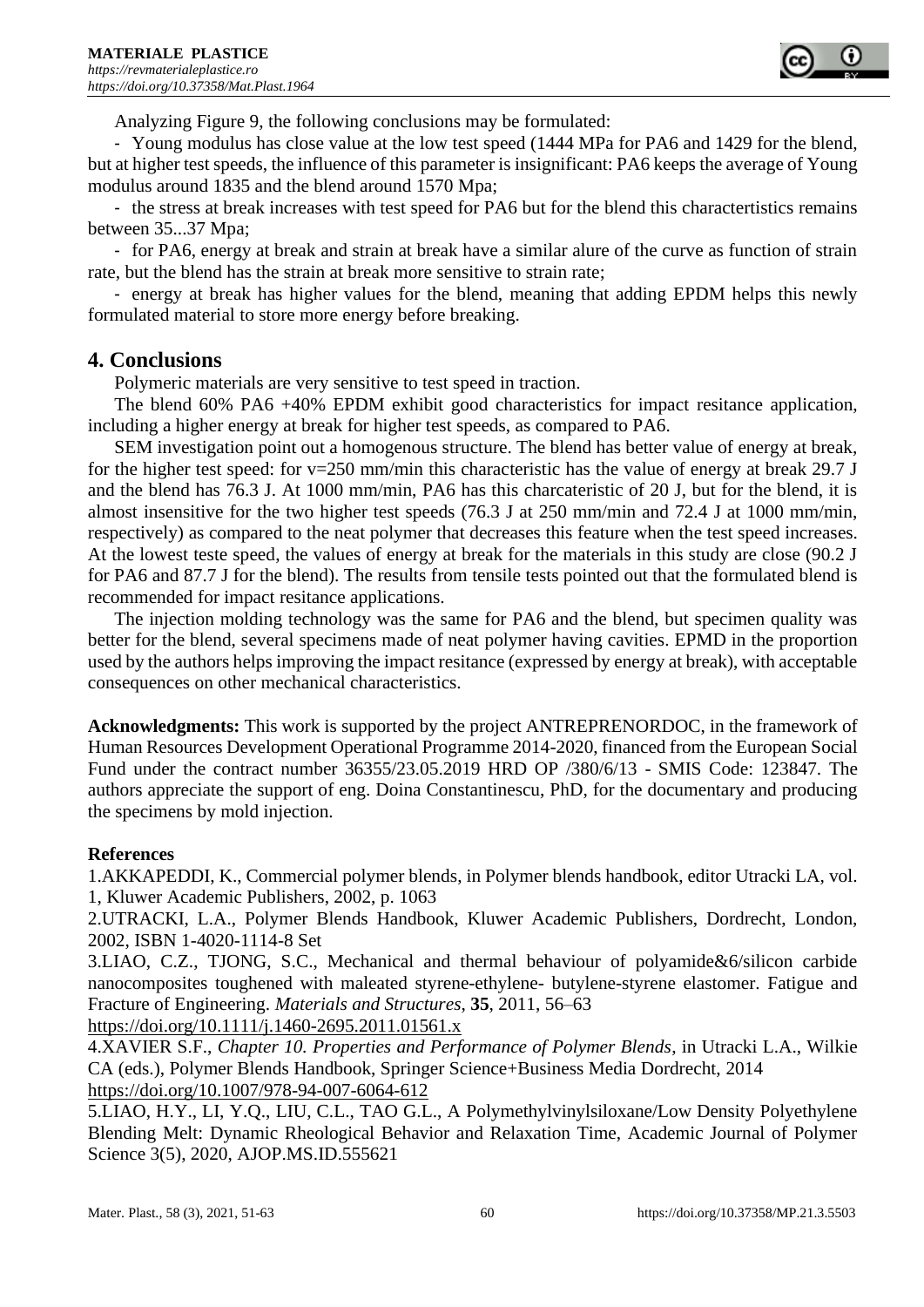6.IPPOLITO, F., RENTSCHA, S., HÜBNERB, G., CLAYPOLEC, T., GANE, P., Influence of calcium carbonate on polyamide 12 regarding melting, formability and crystallization properties, Compos. Part B-Eng. 164, 2019, 158-167

7.ROBESON, L.M., *Polymer Blends: A Comprehensive Review*, Hanser. Gardner, Munich, Germany, 2007

8.CHOW, W.S., MOHD ISHAK, Z.A., Polyamide blend-based nanocomposites: A review. eXPRESS Polym Lett 9(3), 2015, 211–232,<https://doi.org/10.3144/expresspolymlett.2015.22>

9.CHOW, W.S., MOHD ISHAK, Z.A., ISHIAKU, U.S., KARGER-KOCSIS, J., APOSTOLOV, A.A., The effect of organoclay on the mechanical properties and morphology of injection molded polyamide&6/polypropylene nanocomposites, J of Appl Polym Sci 91, 2004, 175–189,

<http://doi.org/10.1002/app.13244>

10.JOSE, S., FRANCIS, B., THOMAS, S., KARGER-KOCSIS, J., Morphology and mechanical properties of polyamide 12/polypropylene blends in presence and absence of reactive compatibiliser, Polymer **47**, 2006, 3874–3888

11.MCKEEN, L.W., The effect of temperature and other factors on plastics and elastomers, William Andrew Inc., 2008

12.RAVISHANKAR, P.S., Treatise on EPDM, Rubber Chemistry and Technology. 85, 2012, pp. 327– 349,<https://doi.org/10.5254/rct.12.87993>

13.CIESIELSKI, A., An introduction to rubber technology, Rapra, 1999.

14.\*\*\*EPDM rubber, [https://en.wikipedia.org/wiki/EPDM\\_rubber,](https://en.wikipedia.org/wiki/EPDM_rubber) 2021.

15.BANERJEE, S., JOSHI, M., GHOSH, A.K., Investigations on clay dispersion in polypropylene/clay nanocomposites using rheological and microscopic analysis, J Appl Polym Sci 130, 2013, 4464–4473, <https://doi.org/10.1002/app.39590>

16.SHARMA, K.R., Polymer Thermodynamics Blends, Copolymers and Reversible Polymerization, CRC Press Taylor & Francis Group, 2012.

17.BOȚAN, M., Mechanical and Tribological Characterization of a Class of Polymeric Composites (in Romanian), PhD thesis, "Dunarea de Jos" University, Galati, Romania, 2014.

18.PANAITESCU, D.M., FRONE, A.N., NICOLAE, C., Micro- and nano-mechanical characterization of polyamide 11 and its composites containing cellulose nanofibers, Eur Polym J 49, 2013, 3857–3866. 19.SHEN, C., ZHOU, Y., DOU, R., WANG, W., YIN, B., YANG, M., Effect of the core-forming polymer on phase morphology and mechanical properties of PA6/EPDM-g-MA/HDPE ternary blends, Polymer 56, 2015, 395-405.

20.FARAHANI, R.D., AHMAD RAMAZANI S.A., Melt preparation and investigation of properties of toughened poly - amide&66 with SEBS-g-MA and their nanocomposites, *Materials and Design,* **29**, 2008, 105–111,<https://doi.org/10.1016/j.matdes.2006.11.018>

21.GONZÁLEZ, I., EGUIAZÁBAL, J.I., NAZÁBA, L. J., Compatibilization level effects on the structure and mechanical properties of rubber-modified polyamide-6/clay nano -composites. J Polym Sci Pol Phys, 43, 2005, 3611–3620,<https://doi.org/10.1002/polb.20663>

22.GONZÁLEZ, I., EGUIAZÁBAL, J. I., NAZÁBAL, J., Effects of the processing sequence and critical interparticle distance in PA6-clay/mSEBS nanocomposites, Eur Polym J **44**, 2008, 287–299 <https://doi.org/10.1016/j.eurpolymj.2007.11.027>

23.GONZÁLEZ, I., EGUIAZÁBAL, J.I., NAZÁBAL J., Rubber toughened polyamide&6/clay nanocomposites. Compos Sci Technol 66, 2006, 1833–1843,

<https://doi.org/10.1016/j.compscitech.2005.10.008>

24.WU, H., ORTIZ, R., KOO, Jh., Rubber toughened flame retardant (FR) polyamide 11 nanocomposites Part 1: the effect of SEBS-g-MA elastomer and nanoclay, Flame Retardancy and Thermal Stability of Materials 1, 2018, 25–38,<https://doi.org/10.1515/flret-2018-0003>

25.TJONG, S.C., BAO, S.P., Impact fracture toughness of polyamide-6/montmorillonite nanocomposites toughened with a maleated styrene / ethylene butylene/styrene elastomer. J Polym Sci Pol Phys 43, 2005, 585–595.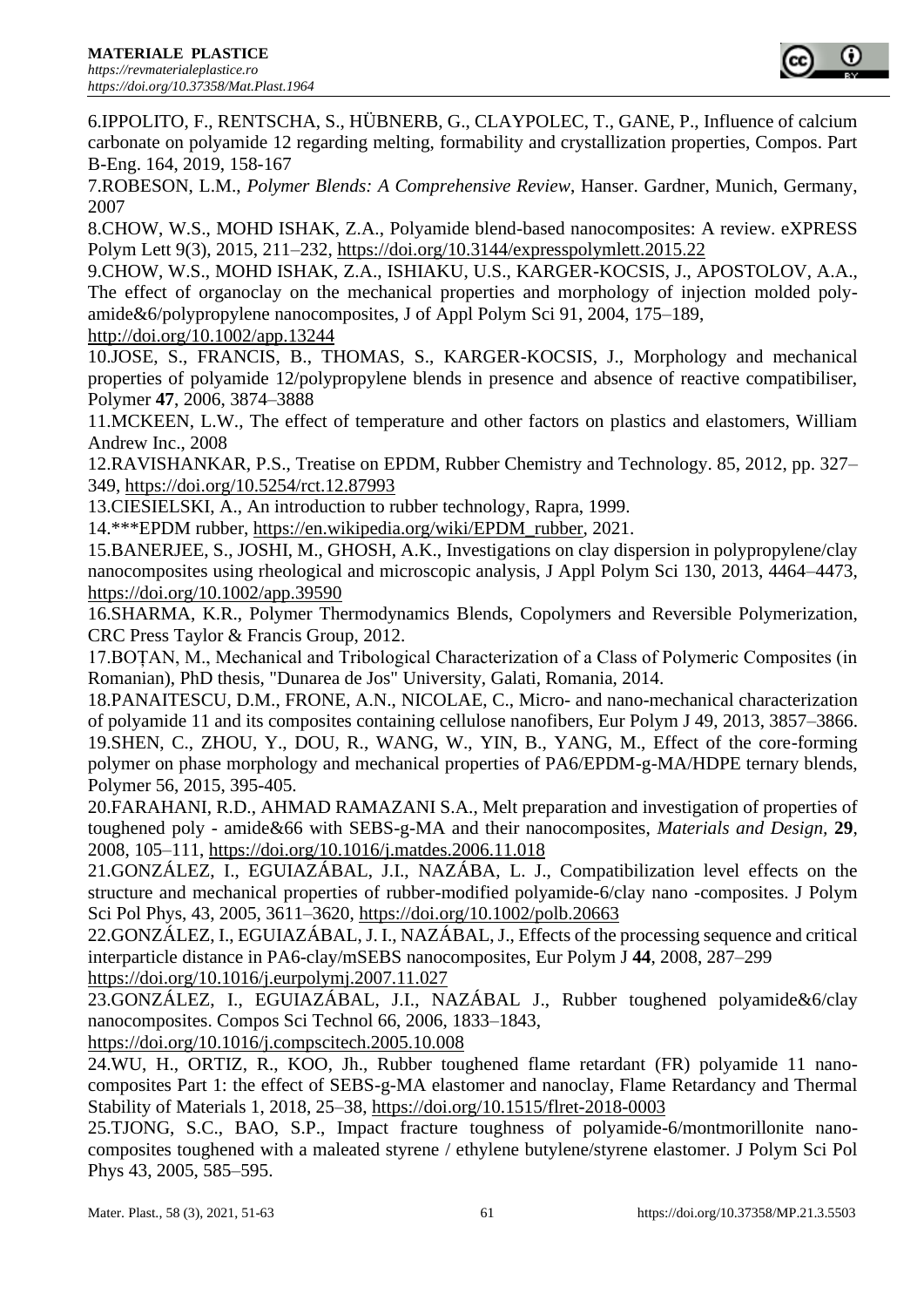26.ZHANG, B., WONG, J.S-P., SHI, D., YAM, R.C-M., LI, R.KY., Investigation on the mechanical performances of ternary nylon 6/SEBS elastomer/nano-SiO<sup>2</sup> hybrid composites with controlled morphology. J Appl Polym Sci 115, 2010, 469–479,<https://doi.org/10.1002/app.30185>

27.JAHROMI, A.E., AREFAZAR, A., JAZANI, O.M., SARI, M.G., SAEB, M.R., SALEHIL, M., Taguchi-based analysis of polyamide&6/acrylonitrile–butadiene rubber/nanoclay nano -composites: The role of processing variables. J Appl Polym Sci 130, 2013, 820–828 <https://doi.org/10.1002/app.39191>

28.ARAUJO, E.M., HAGE, E.J.R., CARVALHO, A.J.F., Acrylonitrile-Butadiene-Styrene Toughened Nylon 6: The Influences of Compatibilizer on Morphology and Impact Properties, J Appl Poly Sci 87, 2003, 842–847.

29.ZHOU, L., WAN, Y., CHEN, X., SUN, S., ZHOU, C., Toughening of PA6 nanocomposites by reactive acrylonitrile– butadiene–styrene core–shell rubber particles. Polym Composites 35, 2014, 864– 871, <https://doi.org/10.1002/pc.22730>

30.GARCÍA-LÓPEZ, D., LÓPEZ-QUINTANA, S., GOBERNADO-MITRE, I., MERINO, J.C., PASTOR, J.M., Study of melt compounding conditions and characterization of polyamide 6/metallocene ethylene-polypropylene-diene copolymer/maleated ethylene-polypropylene-diene copolymer blends reinforced with layered silicates. Polym Eng Sci 47, 2007, 1033–1039, <https://doi.org/10.1002/pen.20782>

31.WANG, K., WANG, C., LI, J., SU, J., ZHANG, Q., DU, R., FU, Q., Effects of clay on phase morphology and mechanical properties in polyamide&6/EPDM-g-MA/organoclay ternary nanocomposites. Polymer, 48, 2007, 2144–2154,<https://doi.org/10.1016/j.polymer.2007.01.070>

32.ZHANG, L., WAN, C., ZHANG, Y., Investigation on morphology and mechanical properties of polyamide 6/ maleated ethylene-propylene-diene rubber/organoclay composites. Polym Eng Sci 49, 2009, 209–216,<https://doi.org/10.1002/pen.21201>

33.GALLEGO, R., GARCÍA-LÓPEZ, D., MERINO, J.C., PASTOR, J.M., How do the shape of clay and type of modifier affect properties of polymer blends? J Appl Polym Sci 127, 2013, 3009–3016 <https://doi.org/10.1002/app.37979>

34.AHN, Y-C., PAUL, D.R., Rubber toughening of nylon 6 nanocomposites. Polymer 47, 2006, 2830– 2838, <https://doi.org/10.1016/j.polymer.2006.02.074>

35.DONG, W., ZHANG, X., LIU, Y., WANG, Q., GUI, H., GAO, J., SONG, Z., LAI, J., HUANG, F.,  $OIAO$ , J. Flame retardant nano - composites of polyamide  $&6$ /clay/silicone rubber with high toughness and good flowability. Polymer 47, 2006, 6874–6879,<https://doi.org/10.1016/j.polymer.2006.07.038>

36.YOO, Y., TIWARI, R.R., YOO, Y-T., PAUL, D.R., Effect of organoclay structure and mixing protocol on the toughening of amorphous polyamide/elastomer blends. Polymer 51, 2010, 4907–4915 <https://doi.org/10.1016/j.polymer.2010.08.036>

37.PRASATH, B.G., MAITI, S.N., Effects of nanotalc inclusion on mechanical, microstructural, melt shear rheological, and crystallization behavior of poly-amide&6-based binary and ternary nanocomposites. Polym Eng Sci 50, 2010, 1978–1993, <https://doi.org:10.1002/pen.21724>

38.WANG, L., SHI, C., GUO, X.-Z., YU, J., Tailoring the morphology of polypropylene/polyamide 66 blend at an asymmetric composition by using organoclay and maleic anhydride grafted polypropylene. J Ind Eng Chem 20, 2014, 259–267.

39.MAZIDIAB, M.M., AGHJEH, M.K.R., Synergistic toughening effects of dispersed components in PP/PA6/EPDM ternary blends; quantitative analysis of the fracture toughness via the essential work of fracture (EWF) methodology, *The Royal Society of Chemistry, RSC Adv*., **5**, 47183–47198, 2015 <https://doi.org/10.1039/C5RA07193C>

40.MA, L., YANG, W., GUO, H., Effect of cross-linking degree of EPDM phase on the morphology evolution and crystallization behavior of thermoplastic vulcanizates based on polyamide 6 (PA6)/ ethylene-propylene-diene rubber (EPDM) blends, *Polymers* **11**, 2019, 1375 <https://doi.org/10.3390/polym11091375>